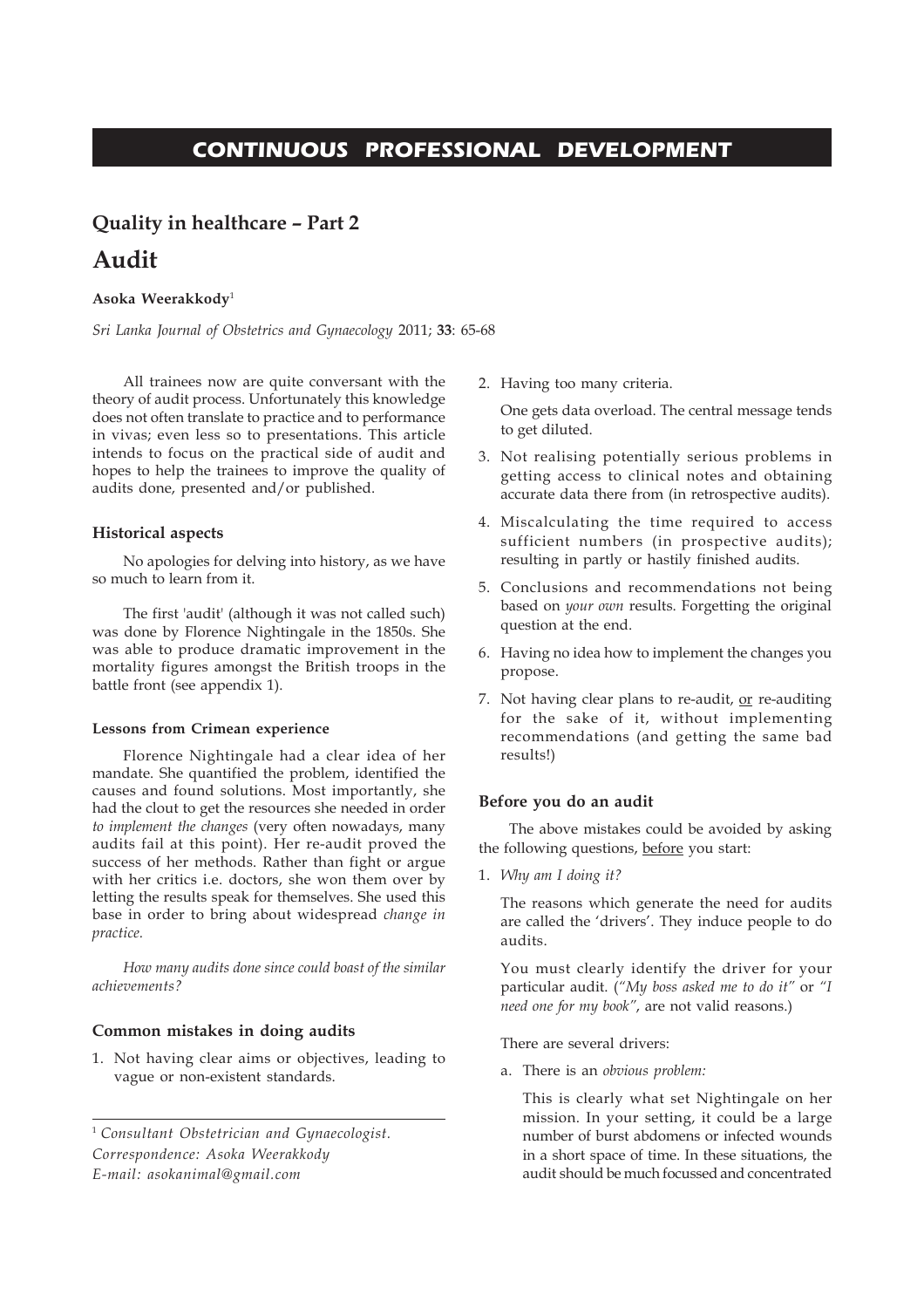on quantifying the problem, finding reasons and (feasible) solutions.

b. To *highlight a problem:*

Either the problem is hidden and most people have not noticed it or most people know there is a problem, but nobody wants to talk about it (for whatever reason). A very good example is the Bristol heart scandal in 2000.

(See appendix 2).

In these situations it is very important to be very objective and forget personalities. In fairness, the people involved must be pre-informed (if possible) and the final results shared with them before 'going public'.

c. To *highlight a need*

This is much more common. You might need some new equipment to improve the service, for e.g. fetal blood sampler for the labour ward. If you support your claim by the results of an audit, you are more likely to be taken seriously.

d. To *assess a new service*

Any new service, for e.g. an early pregnancy assessment unit, must be audited to test whether it delivers in practice what it promised.

e. *Organisational needs*

These are usually mandatory, for e.g. maternal and perinatal mortality, as they are vital for assessment of the quality of healthcare.

f. *Educational needs*

For the trainees, there is nothing like 'doing one to know one'! In the examinations, it is very easy to distinguish those who have actually done an audit, from those who are talking theory.

2. *What am I trying to find out?*

*In particular, what questions am I trying to answer?*

Obviously this depends on why. There are different aspects you could look at:

- a. *Structure:* this refers to the facilities, buildings, equipment and personnel. These are the responsibilities of the organisation, which are not easily moved. The best way to do so may be by doing a good audit.
- b. *Process:* do people perform as they are supposed to do, for e.g. following the

guidelines? Such audits are very common in clinical practice.

- c. *Outcome:* very useful in assessing a new service or highlighting a problem. Also, audits of outcome of one's personal practice are now mandatory in certain fields, for e.g. cardiac surgery and colposcopy.
- d. *Patient satisfaction:* outcome is not everything. Hysterectomy for menorrhagia is 100% curative. But are all patients satisfied?

In the UK, these are considered very important (though not yet in SL).

Frequently it is a combination of above.

It is sensible to focus the questions to a few important ones.

3. *How?*

*Prospective or retrospective:* each has its own advantages and disadvantages.

*Notes-based or questionnaire/interview*

(Exercise: List the advantages and disadvantages of the above methods.)

4. *What information do I need to answer the questions in 2 above?*

Prepare a well thought out proforma, listing in rational order information you require. You must have a clear idea why you need a certain bit of information. Avoid 'information overload'.

Run a pilot of a few cases, before you finalise the audit proforma. Omissions discovered late, can be expensive in terms of time and effort.

5. *How many cases do I need?*

In theory, numbers required could be calculated using the power calculations used for research studies. In practice and by convention, one settles for a reasonable number between 30 and 100. Obviously in outcome audits, it would depend on the frequency of the outcome.

Practical point: ask for 10% more cases than the number you require.

6. *Feasibility?*

Could it be done within a reasonable time using available resources? Is it worth the effort? Would the system allow me to make the recommended changes?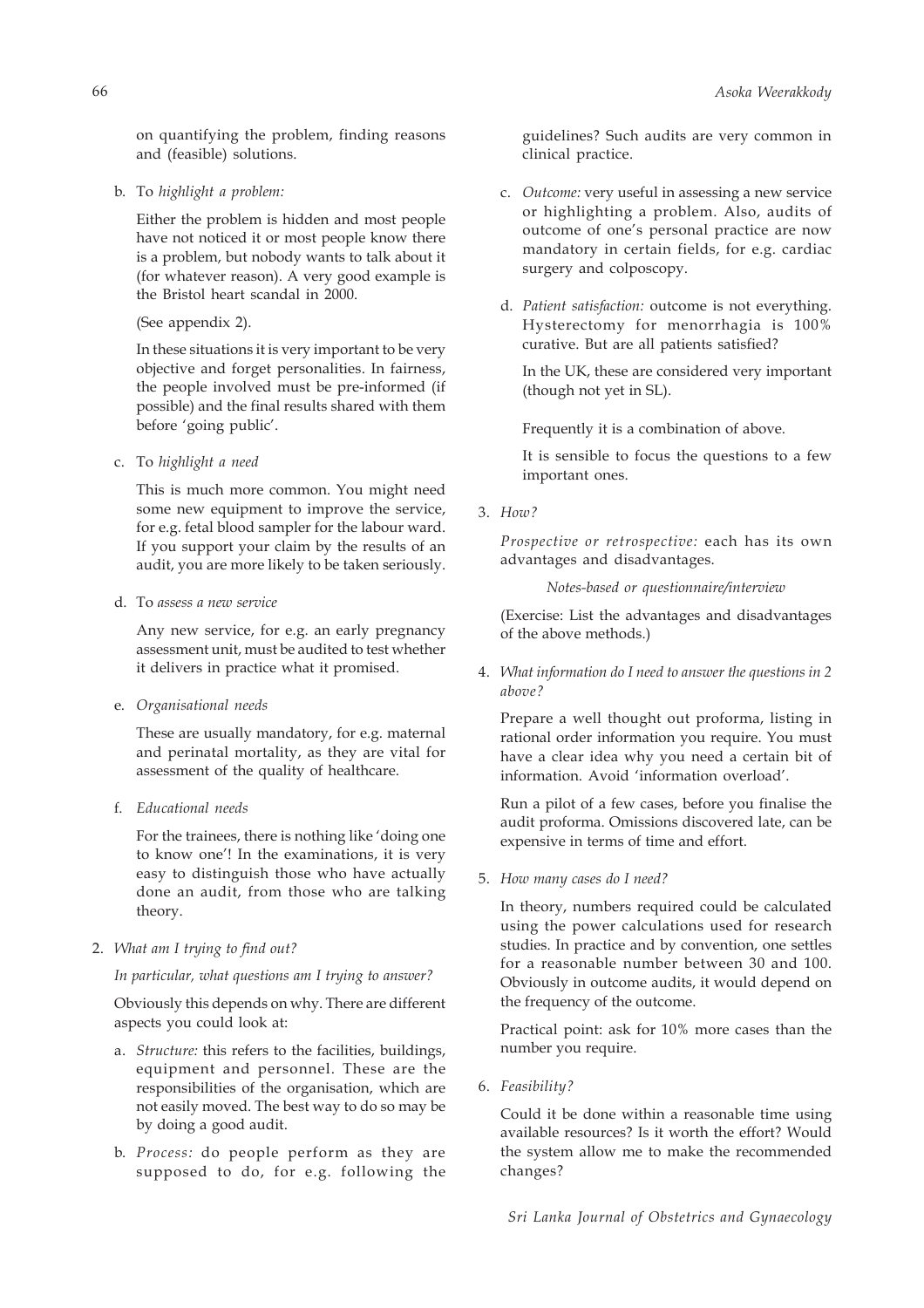

7. *Standards?*

Remember - *no standards, no audit!*

Your standards must be authoritative, and yet practical and not Utopian. National standards may well have to be modified according to local needs and resources. If none exists, you should make your own (ideally by consensus).

The emphasis therefore, must be on spending enough time planning, before you start. Most of the poor audits are a result of people rushing to do it, without thinking it through.

During analysis, do not forget the original questions of why and what. Your recommendations must be based on your own results.

*Good luck with your next audit!*

#### **Appendix 1**

## **Florence Nightingale and the Crimean War**

The British were fighting along with the French, against Russians in the Crimean war. The mortality rate amongst the injured British soldiers was deemed very high. Questions were raised in the Parliament, ultimately leading to the fall of the government. The new Secretary at War was a personal friend of Florence Nightingale who was a highly regarded society lady, reputed to have an interest in nursing. He sent her to the front to investigate.

The conditions she found were wretched. Basic supplies and personnel were lacking, as was any regard to basic principles of hygiene and anti-sepsis.

She collected figures carefully which showed the mortality amongst the British soldiers was over 40%, whereas that amongst the French was only 5% (quantifying the problem). Then she set about enumerating problems and dictated solutions *(recommendations).*

Fortunately, she 'had the ear' of the Secretary at War; hence whatever she asked was provided. She then set about implementing changes incorporating basic standards of hygiene *(implementing changes)*. Initially, the doctors on site considered her an imposter and a nuisance, and were very sceptical about her methods. She did not fight with them, but simply asked for her own patient load, which the doctors happily divested, as they had enough on their plate.

After a few months she checked the mortality rate again *(re-audit).*

In her patients, from over 40% it had fallen to 2%.

Given this dramatic improvement, the doctors could not, but take notice. They too changed their practice and all the patients benefitted *(achieving a change in practice).*

She did not stop there. Upon returning to England, she used this experience to establish proper standards of nursing on a wider scale.

The rest is history.